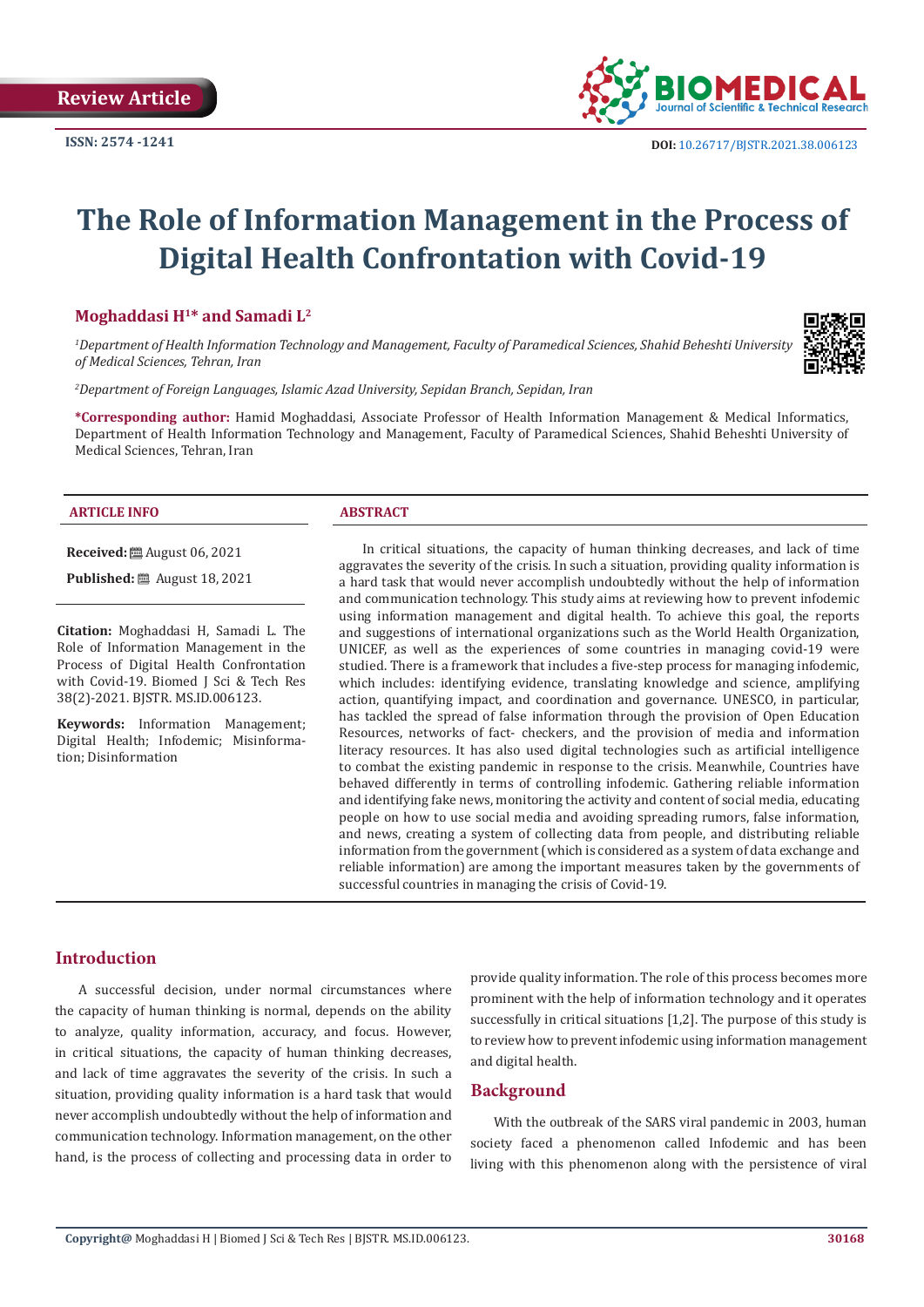pandemic diseases such as MERS and COVID-19, COVID-19. The infodemic, introduced by the United Nations and the World Health Organization on March 31, 2020, following the SARS Cov-2 crisis, has cast a frightening shadow over human society [3,4]. Infodemic is literally a portmanteau. In fact, it consists of the words information and epidemic and means the universal spread of true and false information about any phenomenon, including disease. In this case, rumor and fear are intertwined so inextricably that complicate learning a subject. This concept itself includes two concepts, namely misinformation, and disinformation. Misinformation is false information about a subject, regardless of its being intentional or unintentional. Moreover, disinformation refers to misleading or false information that is deliberately provided to deceive the audience. Historically, the term has been coined and used by some countries' security agencies to deliberately diffuse misleading information about the military, which is sometimes propounded to boost military power [5,6].

The bitter and costly experience of coexistence with viral diseases has clarified it for human society that in order to ensure its national security it needs to equip and rehabilitate health care professionals more than equip and reorganize its military [7]. In addition, the utilization of information and communication technology provides considerable preparation for the management of future pandemic-viral diseases due to the nature of pandemicviral diseases that can be managed by observing the principle of physical distance. On the other hand, the nature of information and communication technology is such that makes it possible to track patients and provide remote health care services to people at risk [8]. Noteworthy to mention is that digital health can not only facilitate the management strategy and response to pandemic diseases, but also can curb and manage the annoying phenomenon of infodemic, which severely increases the conditions caused by the outbreak of Covid-19 based on educational and informational application [9,10]. The application of digital health (which is actually e-health with a greater focus on health) can facilitate the management strategy and response to pandemic diseases. This perspective provides a framework for the use of digital technologies in the management and response to pandemics. It also presents the methods that successful countries in using digital technologies have adopted and implemented for the planning and management of pandemic diseases, including surveillance, screening, triage, diagnosis, monitoring, contact tracing, and health care [11].

# **Results**

# **The Necessity for Information Management in a Pandemic Crisis**

In October 2020, The British Academy and the Royal Society both made an announcement about the infodemic phenomenon that the spread of Covid 19 vaccine would confront a flood of misinformation

that would fill the knowledge void. They believe that the existing infidelity has five features including distrust of science, distrust of pharmaceutical companies and the government, spreading outspoken words, using emotions, and expanding echo chambers. For this reason, the Singaporean government has praised the action of the Penal Code (POFMA) on natural or legal persons who spread lies [12]. It is noteworthy that some countries, such as China, India, Singapore, and South Africa, have enacted punitive laws against individuals, organizations, sites, and social media outlets that have intentionally or unintentionally published false information about the Covid pandemic. Other countries such as Taiwan, South Korea, and Switzerland, demonstrated their commitment to democracy and the free flow of information through interaction with and with the help of the people and managed the destructive phenomenon of infodemic. In the meantime, some countries, like the United Kingdom, acted in a double standard [13-19].

The various thematic areas plagued by the pandemic of false news include the cause of the disease, misleading statistics about its prevalence and casualties, the economic effects of the Corona crisis, journalism and their discrediting; medicine (symptoms, diagnosis, and treatment), society, and social beliefs (Panic), politicization (discrediting the politicians), Internet scams, and personal life of celebrities [20]. Since 2003, some countries have gained experience in controlling infestations, preventing the circulation of false information, and strictly monitoring all social media in the country, by undergoing the outbreak of SARS and the vigilance of the pandemic. They have managed the flow of data and information from both the people and the government (a health system), and in fact, by consolidating the digital health and information management, they have been able to prevent the problem of infodemic and the spread of fake news and rumors into the society. International organizations have taken effective actions to counter the destructive effects of spreading lies, public ignorance, and the lucrative activities of some social media. Among them, the World Health Organization has introduced a framework that includes a five-step process for managing infodemic, which includes: identifying evidence, translating knowledge and science, amplifying actions, quantifying impact, and coordination and governance [21].

UNESCO, in particular, has tackled the spread of false information through the provision of Open Education Resources, Networks of fact- checkers, and the provision of media and information literacy resources. It has also used digital technologies such as artificial intelligence to combat the existing pandemic in response to the crisis [22]. What follows is a more detailed description of the framework provided by the World Health Organization for the management of the infodemic phenomenon. At the stage of identifying evidence, all scientific findings that can have a positive effect on the health of individuals and the society should be collected, examined, and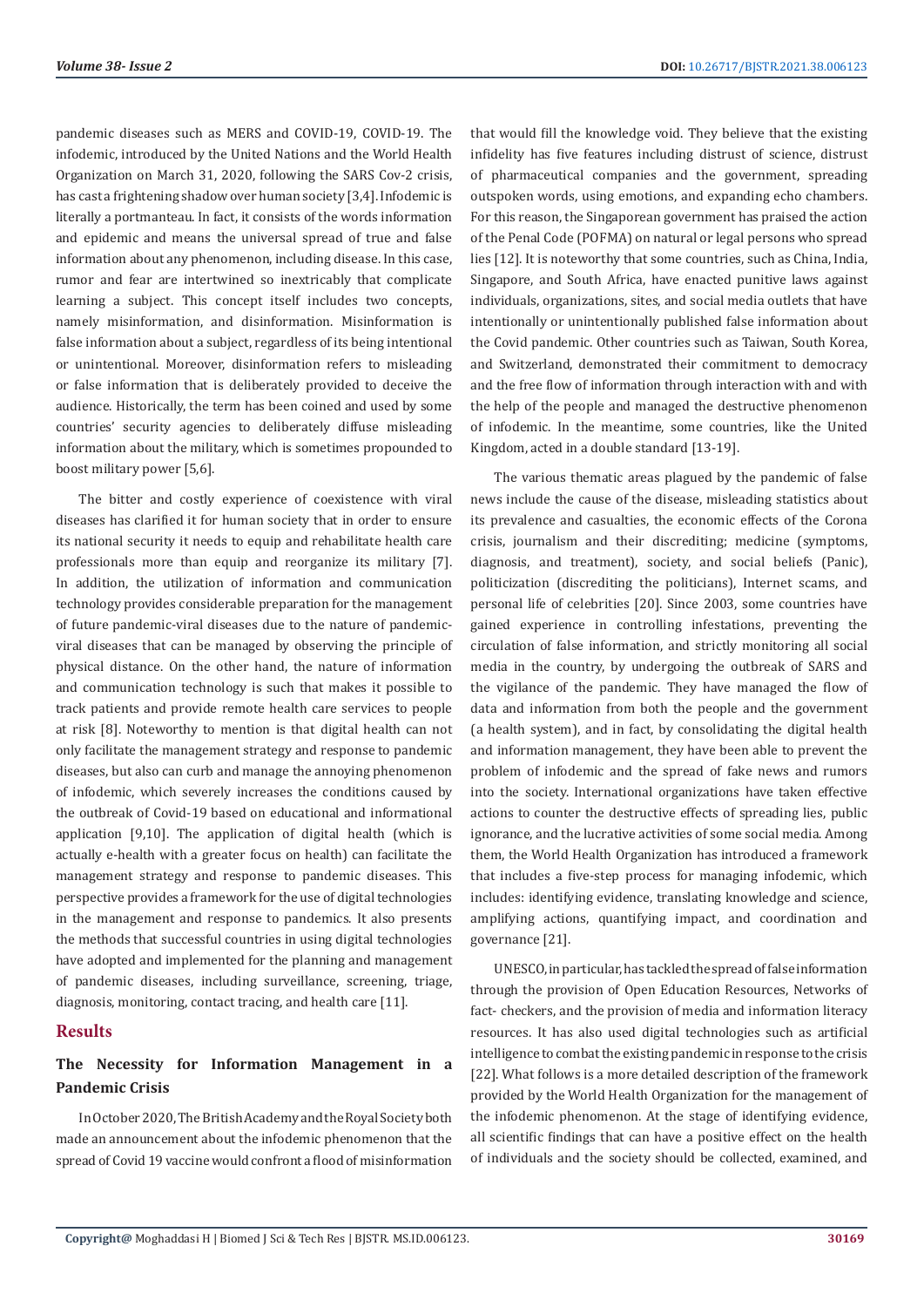evaluated. False and misleading information also needs to be identified in collaboration with international organizations such as the World Health Organization. Governments and public health institutions are responsible for the circulation of accurate and quality information in society since they are trusted by the people. The government is obliged to check the contents of social media through the relevant and designated institutions and identify all fake news and false information.

In the translation phase of science and knowledge, health authorities should translate their scientific messages into simple and general language and into practical messages that change behavior in a way that can be easily used by everyone so that all classes of the people and even its politicians understand easily. This makes the community trust the health authorities. Cultural bias should be considered and applied to the content of the message. Local and ethnic translation is also required. The step of strengthening the action is done at the national level aiming at building trust and disseminating the right information to the right people at the right time. The government must optimize the use of social platforms through reputable and approved agencies and use all necessary media, including text, video, and infographics. Frequent and accurate messaging in culturally friendly formats is essential. Also, the timely correction of incorrect information and, if necessary, the use of the method of denial should be considered. Governments and other relevant actors need to reach out to key communities to understand their concerns and information needs, and it is best to provide advice and messages that can help these communities identify their audiences. Through this process, communities of any kind, whether religious, professional or etc., can reinforce appropriate public health messages in a way that is user-friendly leading to correct changes in behavior.

Active contacts and dialogues should be established with private sector employers, telecommunications companies, the food and agriculture sector, religious or humanitarian charities, medical and health professional associations, and the media. Community health workers, the first line of health care in many low-resource environments, must be equipped with the right information, graphics, and narrative to mobilize in communities. Strategic partnerships with the social media platforms of technology platforms and stakeholders, as well as universities and civil societies, all of which reinforce and monitor information, are also needed. Through strategic partnerships with health authorities, these platforms can prioritize and prioritize relevant information and advice, ensuring that it is seen by citizens. In the quantifying impact phase, it is necessary to collect, organize and analyze data with the participation of all key institutions to help measure and describe the information epidemic. In addition, the process of managing fake news and social media as well as the circulation of accurate and quality information and the impact of messages and interventions should be pursued.

The coordination and governance phase emphasizes the principle of public participation and the need to continue monitoring all activities. To achieve this important coordination between stakeholders including the World Health Organization and its member countries, scientific and public health institutions, telecommunications companies and private communication institutions, government communication institutions, search engines, civil society, universities, and academies, health care workers on the front lines, and all institutions to the lowest level of local mutual support groups are required [22].

## **Conclusion**

Some countries, being Prudent and informed about global issues, understood the outbreak of newfound pandemic-viral diseases and the possibility of their continuation and have tried to improve their digital technologies and focused on digital health which is based on using smart phones since 2003. The use of digital technologies as well as digital health in critical outbreaks of pandemic diseases that require physical and social distance is a smart and successful plan to manage the disease. On the other hand, in addition to paying attention to the recommendations of international organizations such as the World Health Organization and UNESCO, these countries have opposed the publication of false news by creating a mechanism for the exchange of accurate data and information that is in the cycle of society and government, as well as implementing methods based on ICT.

Some countries have controlled the phenomenon of infodemic by enacting punitive laws on spreading lies about the pandemic disease, and others by interacting with the people and preventing the situation from escalating. Gathering reliable information and identifying fake news, monitoring the activity and content of social media, educating people on how to use social media and avoiding spreading rumors false information, and news, creating a system of collecting data from people, and distributing reliable information from the government (which is considered as a system of data exchange and reliable information) are among the important measures taken by the governments of successful countries in managing the crisis of Covid-19.

#### **References**

- 1. [Fedders J \(2020\) How to think more effectively during a crisis.](https://www.ctpost.com/business/article/How-to-Think-More-Effectively-During-a-Crisis-15259159.php)
- 2. [Rinkineva K \(2004\) The role of information technology in crisis](https://ict4peace.org/wp-content/uploads/2007/06/Rinkineva-Kristiina-The-Role-of-Information-Technology-in-Crisis-Management-2004.pdf) management. The 14<sup>th</sup> EINIRAS Conference 30.9.-1.10. pp. 1-7.
- 3. <https://en.wikipedia.org/wiki/Infodemic>[.](https://en.wikipedia.org/wiki/Infodemic.)